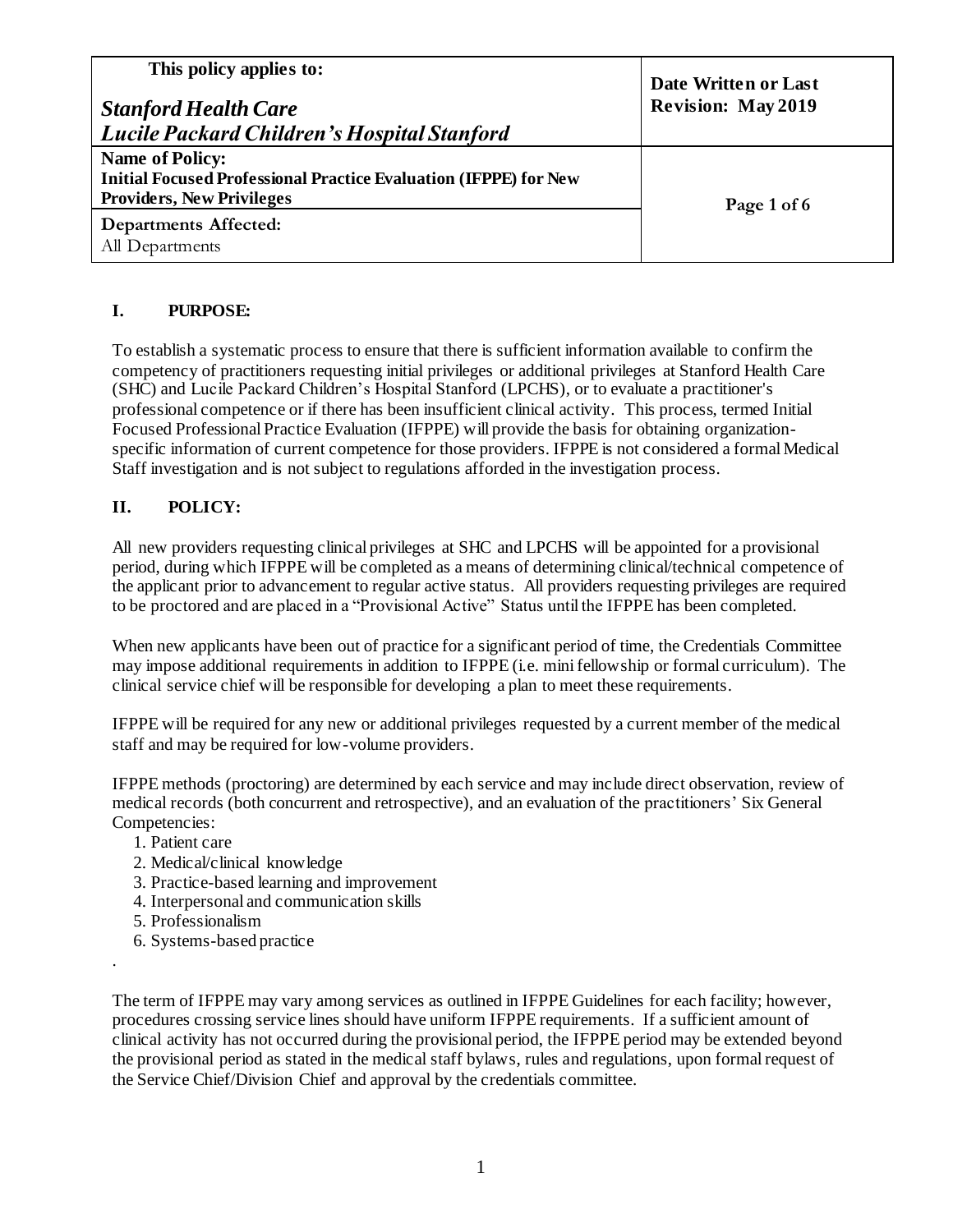| This policy applies to:<br><b>Stanford Health Care</b><br>Lucile Packard Children's Hospital Stanford                                 | Date Written or Last<br><b>Revision: May 2019</b> |
|---------------------------------------------------------------------------------------------------------------------------------------|---------------------------------------------------|
| <b>Name of Policy:</b><br><b>Initial Focused Professional Practice Evaluation (IFPPE) for New</b><br><b>Providers, New Privileges</b> | Page 2 of 6                                       |
| <b>Departments Affected:</b><br>All Departments                                                                                       |                                                   |

If a practitioner's clinical activity is not sufficient to evaluate his/her professional competence on an ongoing basis, IFPPE may be imposed by the Service/Division Chief with the approval of the credentials committee.

It is the responsibility of the proctored practitioner to make every attempt to schedule surgery/procedures in cooperation with the proctor(s), if applicable.

## **III. SCOPE:**

- IFPPE is performed to confirm an individual practitioner's competence at the time initial privileges are granted, if a currently privileged practitioner requests new or additional privileges, or if an insufficient amount of clinical activity has occurred to evaluate a practitioner's professional competence.
- **•** Practitioners requesting medical staff membership but not requesting clinical privileges are not subject to the provisions of this policy. They do not require IFPPE and may not act as proctors.

## **A. Definitions**

- **Practitioner:** Any medical staff member or allied health professional/advanced practice practitioner (APP)
- **Proctor:** The medical staff member or designated expert appointed by the medical staff to perform IFPPE to evaluate the competency of the practitioner for some or all requested privileges
- **Proctoring:** The process of obtaining information to confirm an individual practitioner's competence to perform the requested privileges at the time initial privileges are granted, for additional specific privileges requested by a currently privileged practitioner, or for low/no volume providers. IFPPE may be prospective, concurrent, or retrospective.
- **Practitioner IFPPE plan:** The specific methods and extent of evaluation for a given practitioner recommended by the Service/Division Chief and by the credentials committee and approved by the MEC at the time of recommending approval the practitioner's privileges.
- **IFPPE start date:** IFPPE will begin when a practitioner is granted initial privileges, or if a currently privileged practitioner is granted a new privilege, or at the request of the Credentials committee due to low/no volume.
- **On-site IFPPE:** IFPPE performed at facilities that are part of SHC or LPCHS.
- **Off-site IFPPE:** Documented evidence of IFPPE performed at a alternative facilities after the physician has been granted privileges at SHC or LPCHS
- **IFPPE site**: Unless specifically determined in a practitioner's plan, IFPPE will be performed on-site. Off-site IFPPE may be permitted in situations in which a practitioner has skills that are needed at SHC or LPCHS on an occasional basis, when the skills and competence of the practitioner in questions are known to members of the medical staff of SHC or LPCHS, and when practitioners are needed from local area hospitals to provide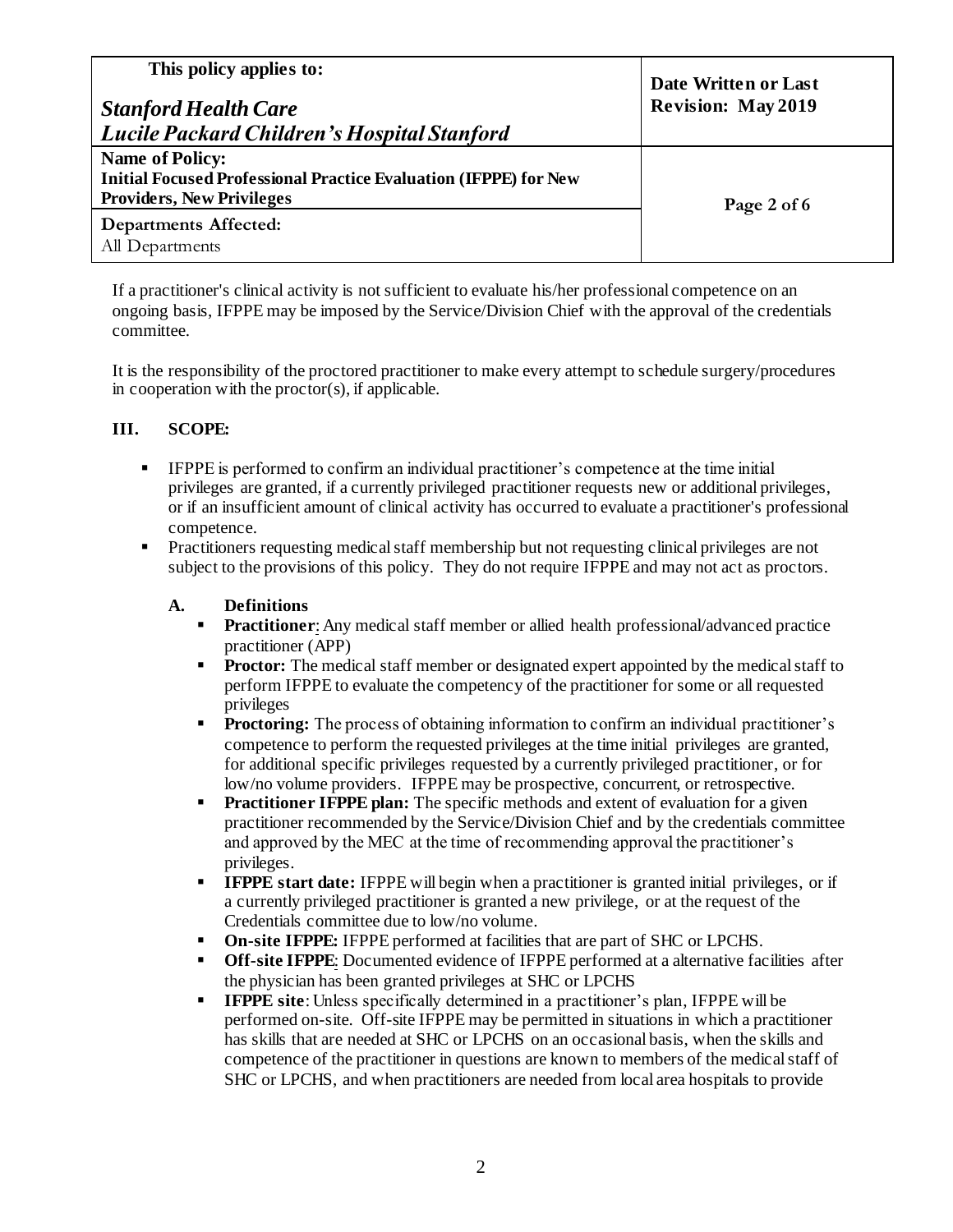| This policy applies to:<br><b>Stanford Health Care</b><br>Lucile Packard Children's Hospital Stanford                                 | Date Written or Last<br><b>Revision: May 2019</b> |
|---------------------------------------------------------------------------------------------------------------------------------------|---------------------------------------------------|
| <b>Name of Policy:</b><br><b>Initial Focused Professional Practice Evaluation (IFPPE) for New</b><br><b>Providers, New Privileges</b> | Page 3 of 6                                       |
| <b>Departments Affected:</b><br>All Departments                                                                                       |                                                   |

occasional coverage at SHC or LPCHS. It is up to the Service/Division Chief to make a recommendation related to the use of off-site IFPPE for a specific practitioner situation.

# **IV. MEDICAL STAFF OVERSIGHT**

The Credentials Committees of each hospital are charged with the responsibility of monitoring compliance with this policy. The committees must review the IFPPE reports for providers, and resolve any issues or problems involved in implementing this policy. The Service/Division Chiefs are responsible for overseeing the IFPPE process for all applicants assigned to their clinical areas.

### A. IFPPE Methods

Each service/division is responsible for:

- 1. Establishing a minimum number of cases/procedures to be proctored and determining how IFPPE will be performed on that service. IFPPE may be performed using prospective, concurrent, or retrospective approaches. These minimum number criteria are defined in the privilege forms for each clinical service, and should be reviewed as needed by the Credentials Committees. Alternatively, some clinical services may allow simulation training in lieu of minimum criteria #.
- 2. Identifying the medical staff members eligible to serve as proctors. The Service/Division Chief will automatically be assigned as the applicant's proctor unless the Service/Division Chief assigns this responsibility to another member of the service. Proctors should be qualified and privileged to perform the procedures being reviewed. If no other medical staff member is qualified or privileged to serve as a proctor, an outside consultant may be retained. An outside consultant may be granted temporary medical staff membership and privileges to serve in an IFPPE capacity. The proctor may not charge a fee for this service.

### B. Role of Proctor

The proctor's role is typically that of an evaluator, not of a consultant or mentor. A practitioner serving solely as a proctor, for the purpose of assessing and reporting on the competence of another practitioner, is an agent of the hospital. The proctor willreceive no compensation directly or indirectly from any patient for this service, and will have no duty to the patient to intervene if the care provided by the proctored practitioner is deficient or appears to be deficient. The proctor or any other practitioner, however, may nonetheless render emergency medical care to the patient for medical complications arising from the care provided by the proctored practitioner. The hospital will defend and indemnify any practitioner who is subjected to a claim or suit arising from his/her acts or omissions in the role of proctor.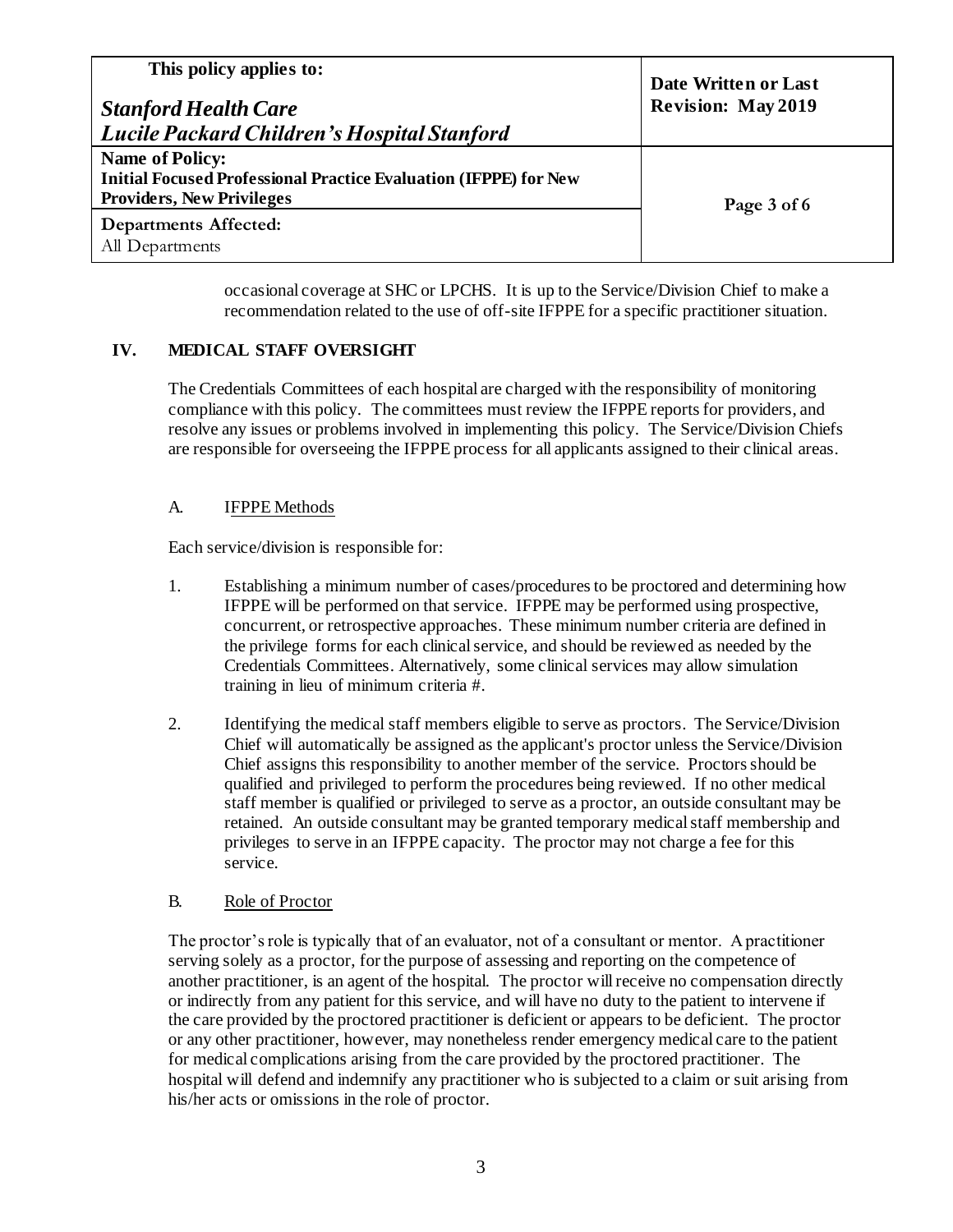| This policy applies to:<br><b>Stanford Health Care</b><br>  Lucile Packard Children's Hospital Stanford                               | Date Written or Last<br><b>Revision: May 2019</b> |
|---------------------------------------------------------------------------------------------------------------------------------------|---------------------------------------------------|
| <b>Name of Policy:</b><br><b>Initial Focused Professional Practice Evaluation (IFPPE) for New</b><br><b>Providers, New Privileges</b> | Page 4 of 6                                       |
| Departments Affected:<br>All Departments                                                                                              |                                                   |

# **V. RESPONSIBILITIES**

### A. Proctors

Proctors must be members in good standing of the active medical staff of SHC or LPCHS and must have unrestricted privileges to perform any procedure to be concurrently observed.

Based on the IFPPE Guidelines for each service/Division, the proctor must:

- 1. Directly observe the procedure being performed, if required, and complete the appropriate IFPPE form
- 2. Retrospectively review the completed medical record following discharge, if required, and complete the appropriate IFPPE form
- 3. Ensure the confidentiality of the IFPPE results and forms. All IFPPE forms must be delivered in a timely manner to the Medical Staff Services Department.
- 4. If, at any time during the IFPPE period, the proctor has concerns about the practitioner's competency to perform specific clinical privileges or care related to a specific patient, the proctor must promptly notify the Service/Division Chief and may recommend departmental intervention or review.

### B. Practitioner Being Proctored

- 1. Must notify the proctor of each case in which care is to be evaluated and, when required, do so in sufficient time to enable the proctor to observe or review the case concurrently.
- 2. Must provide the proctor with information about the patient's clinical history; pertinent physical findings; pertinent lab and x-ray results; planned course of treatment or management; and direct delivery of any documents that the proctor may request.
- 3. Have the prerogative of requesting from the Service/Division Chief a change of proctor if disagreements with the assigned proctor may adversely affect his or her ability to complete the proctorship satisfactorily.
- 4. Must ensure documentation of the satisfactory completion of his/her proctorship, including the completion and delivery of proctorship forms.
- 5. If the IFPPE forms are not completed at the end of the IFPPE period, the practitioner may have one additional week to submit the forms. If proctoring is not completed within 12 months, a 3 month extension to complete proctoring may be granted, subject to approval by the Credentials and Privileging Committee as provided in Section 3.4 of the Medical Staff Bylaws. If proctoring has not been completed by the end of the initial proctoring period and any extension approved by the Credentials and Privileging, the practitioner is deemed to have resigned unchanged privileges. A practitioner who has been deemed to have resigned some or all privileges through this process may immediately reapply as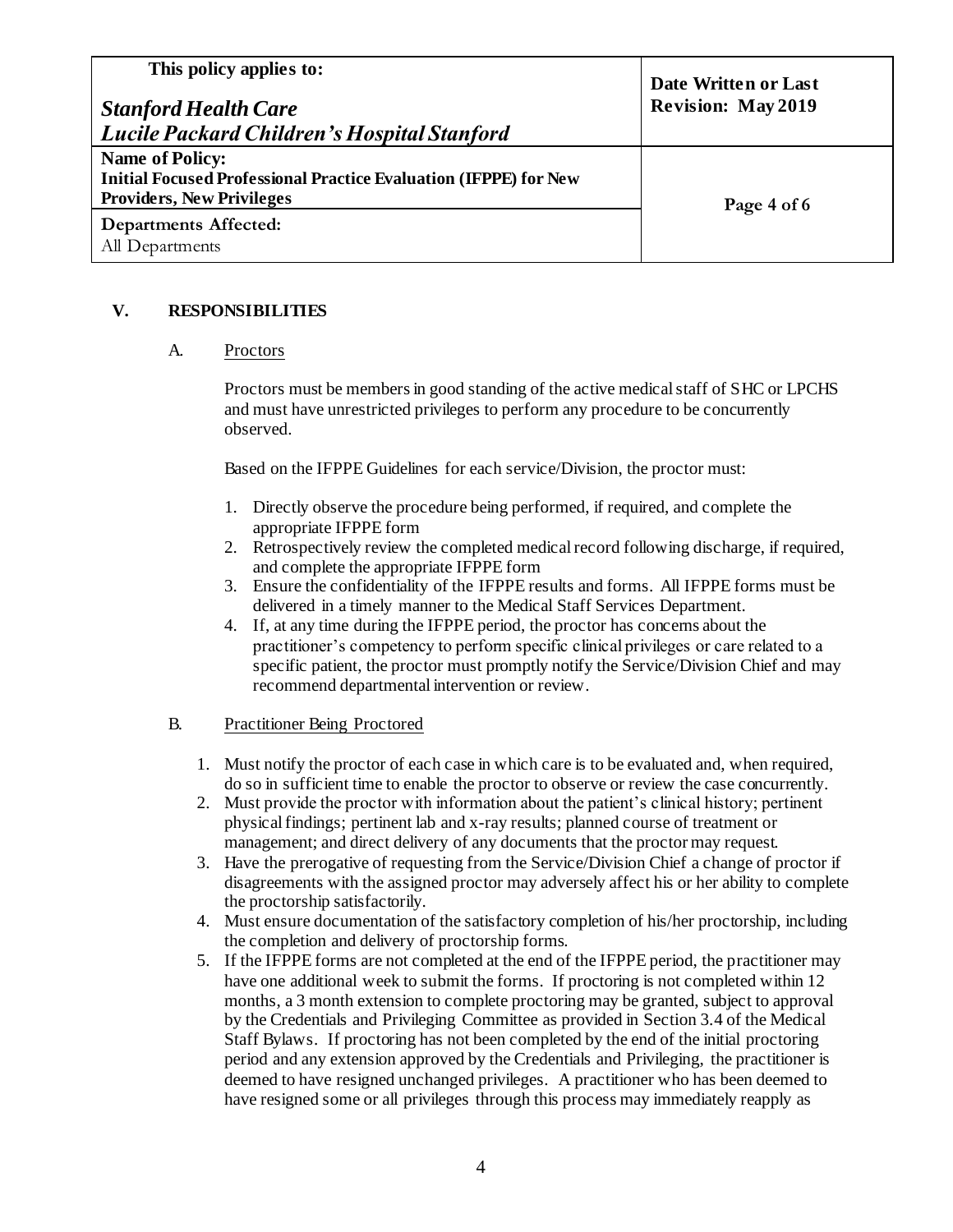| This policy applies to:<br><b>Stanford Health Care</b><br>  Lucile Packard Children's Hospital Stanford                               | Date Written or Last<br><b>Revision: May 2019</b> |
|---------------------------------------------------------------------------------------------------------------------------------------|---------------------------------------------------|
| <b>Name of Policy:</b><br><b>Initial Focused Professional Practice Evaluation (IFPPE) for New</b><br><b>Providers, New Privileges</b> | Page 5 of 6                                       |
| Departments Affected:<br>All Departments                                                                                              |                                                   |

permitted by the Bylaws. However, such application requires a plan acceptable to the Credentialing and Privileging Committee to meet the proctoring requirements and is subject to the payment of any application fee applicable to new privileges or new applicants. If the applicant's failure to meet proctoring requirements is due to failures by the proctor, this must be addressed and corrected by the Service/Division Chief.

## C. Service/Division Chiefs

Each medical staff service/division must:

- 1. Assign proctors for all new applicants, applicants requesting additional privileges, or lowvolume providers. The Service Chief may consider proctored assignments completed at the shared hospital under SHC/LPCHS Information Sharing Agreement. However, the Credentials Committee has final approval on whether or not the IFPPE accepted from the shared hospital is applicable.
- 2. Review IFPPE reports to ensure provider competence.

### D. Credentials Committees

The Credentials Committees will monitor compliance with the IFPPE policy and process. If at any time during the provisional appointment the Service/Division Chief or Credentials Committee determines that the provisional appointee is not competent to perform specific clinical privileges and his/her continued exercise of those privileges jeopardizes patient safety, the Service/Division Chief or credentials committee may take appropriate action, up to and including summary suspension.

### **VI. IFPPE Process**

IFPPE may use a combination of the following methods based on the IFPPE Guidelines for each clinical service:

- A. Prospective IFPPE Presentation of cases with planned treatment outlined
- B. Concurrent IFPPE (Direct Observation) Real-time observation of a procedure. This process may also be used for real-time observation of the patient's evaluation and management, and review of treatment orders.
- C. Retrospective Evaluation (Chart Review) Review of case record(s) after completion of the case(s). May also involve interviews of personnel directly involved in the patient's care.